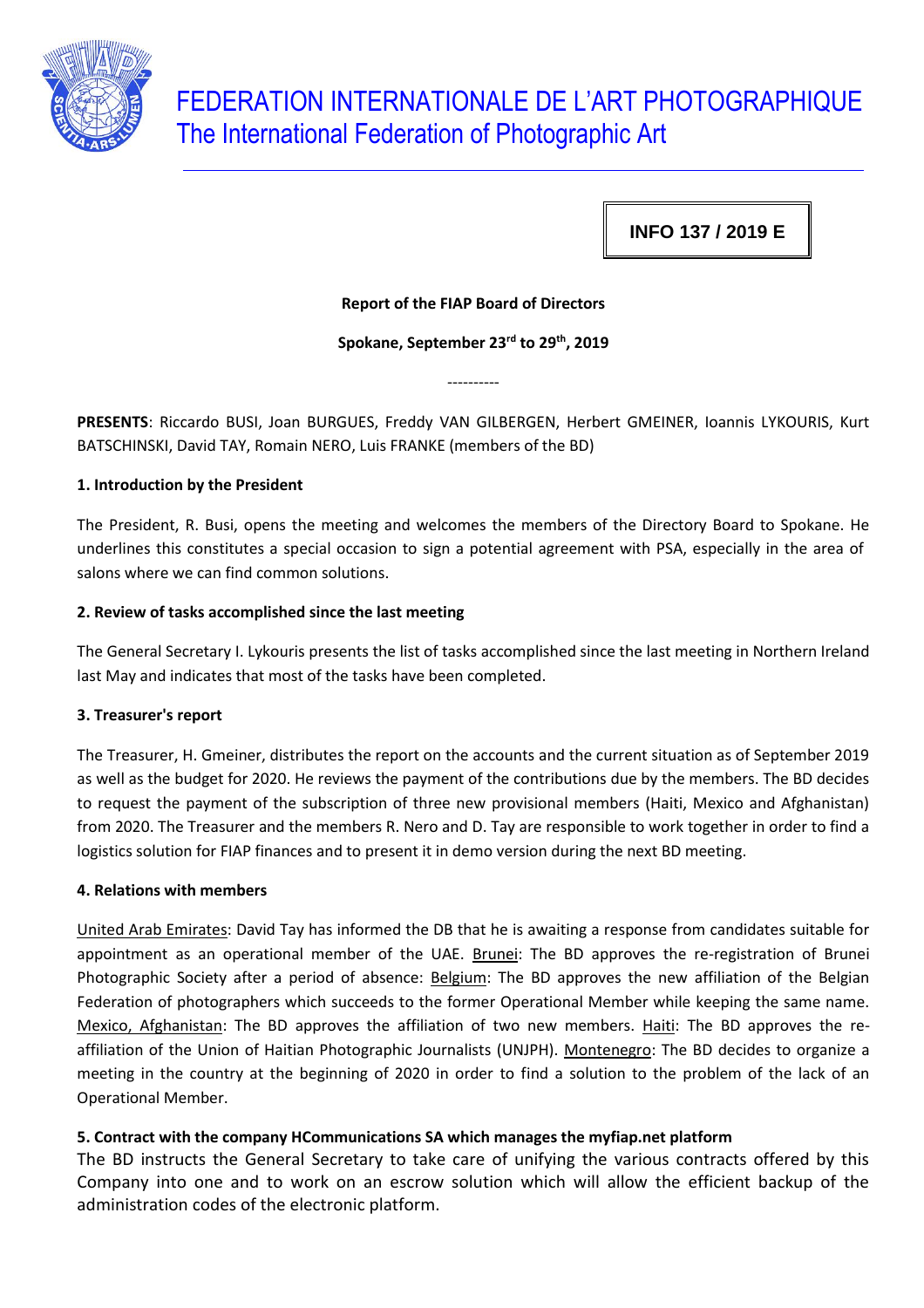# **6. Software for the management of FIAP finances**

Decision is made that the Treasurer and the members D. Tay and R. Nero collaborate in order to find a software of financial management and to present it in demo version during the next meeting of the BD.

# **7. FIAP Exhibition Centers**

So far 15 contracts have been signed between FIAP and the exhibition centers. These contracts must be sent to the President and the General Secretary. Three new Centers are opening in Bosnia (Bijejina), Romania (Oradea) and Spain (San Sebastian) and it is likely that three more will soon open in the USA, Australia and Spain.

## **8. Patronage Service**

The Service Director, R. Nero, presents the current situation of the FIAP salons. We see a decrease from previous years of about 10%. Problems in India with regard to "salon files" and the sending of catalogs have forced the Direction to withdraw approval for certain new salons in India for the time being. Similarly, some organizers artificially increase participation in their salon, in order to be able to increase the number of acceptances granted. The Director of the Service is responsible for responding to suggestions from Mrs. Bronwen Casey, Australian Liaison Officer, regarding the Rules of Patronage.

## **9. Service World Cup for Clubs**

The organization of the 2020 awards ceremony will take place on April 25th, 2020 in the city of Sofia, capital of Bulgaria. The BD appoints as judges for the next Cup Joanne Stolte (USA), Garik Avanesian (Czech R.) and Harjanto Sumawan (Indonesia).

## **10. Biennial Service**

The Director, L. Franke, presents the current situation of the FIAP Biennials. The next confirmed Biennials are in Russia (Nature) and in India (Black and White). The BD examines a proposal to rent a Biennial management software via an electronic platform. The DB gives the General Secretary mission to take care of controlling this proposal from a legal point of view. The Director of the Service has prepared the general conditions for the images submitted to the Biennials and proposes a change in the calendar from the year 2021, so that the Black and White and Youth Biennials take place every even year during the Congress and the Color and Nature Biennials every odd year.

#### **11. Red List**

In order to comply with data protection legislation, it is decided to diffuse the names of the authors registered in the Red List only in the profiles of salon organizers in the myfiap.net platform. On the contrary, in the official FIAP INFO there will only be the other details without the names of the authors. As the notification methods differ from one country to another, the Liaison Officers will be responsible for specifying to the Ethics Service what means are suitable in their country (registered letter, notification by bailiff, etc.)

#### **12. FIAP coverage insurance in terms of Privacy**

Before deciding, the BD needs some clarification about the proposed insurance policy in relation to the claims of participants in the photography competitions and to the decisions taken by the FIAP Officers.

#### **13. Meeting with PSA**

The CD underlines the important points which must be discussed during the meeting with the representatives of the PSA.

#### **14. FIAP site**

The President will contact the Director of the Service, Mr B. Brkic, to ask him to put on the website the photos and information relating to all the MFIAP authors. The Vice-President, Joan Burgues, requests